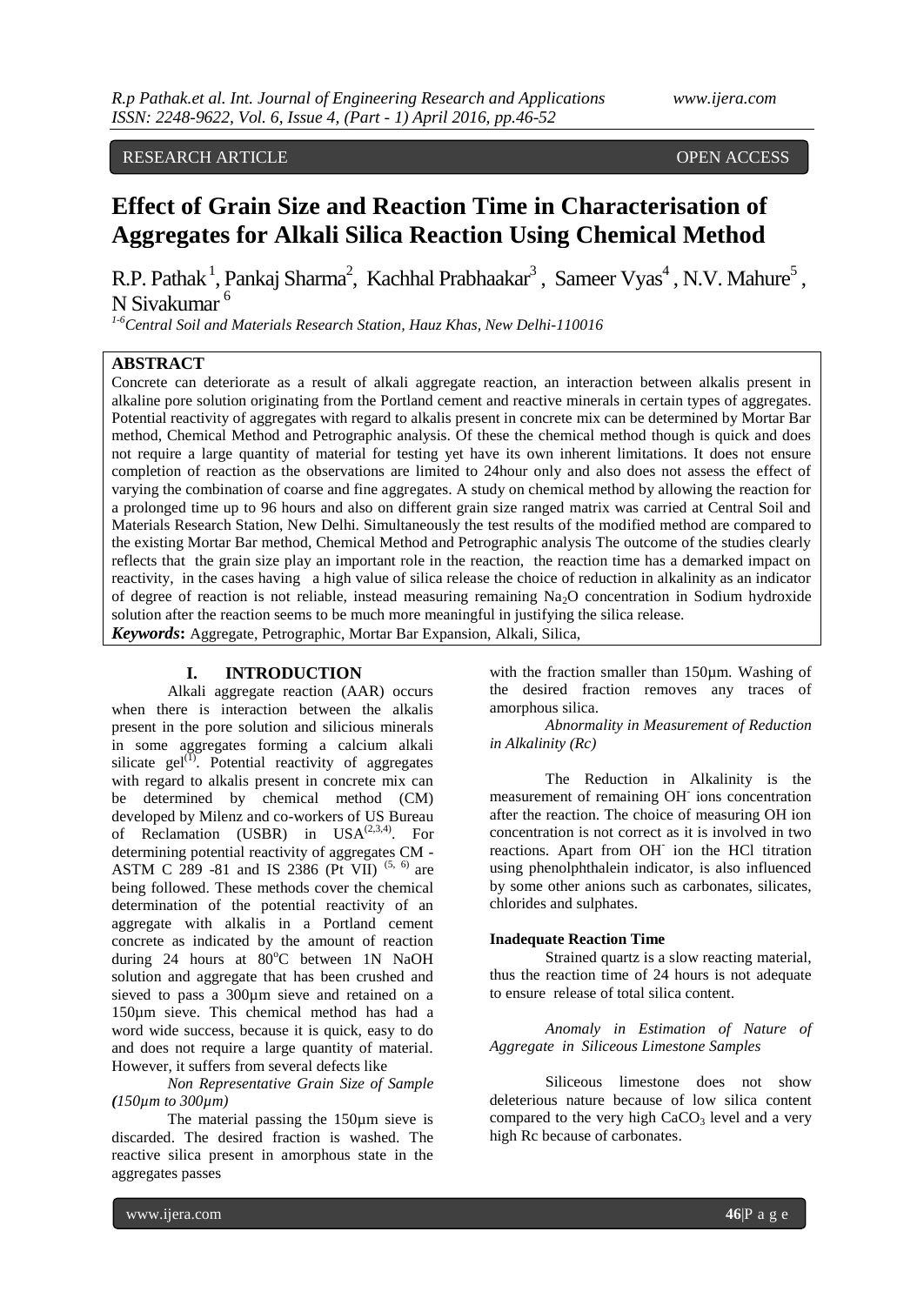## **Reappraisal of Chemical Method** (**Sorentino's Kinetic Test Method)**

Sorrentino el  $al^{(7)}$ , reappraised the CM by considering

- Grain size of materials (60% of 150µm to 300µm and 40% passing 150µm),
- Extension of reaction time upto 96 hrs. and
- Reduction in alkalinity

Considering these factors **Sorentino's Kinetic Test Method** (SKT<sup>)(8)</sup> was developed and a new qualification diagram (Fig. 1) for estimation of nature of aggregate was defined.



**Fig. 1 Interpretation Diagram of the Kinetic Test**

The experimental values of silica release (Sc) and sodium concentration are expressed in the form of their molar ratio ( $SiO<sub>2</sub>/Na<sub>2</sub>O$ ) as a function of time. In the new diagram three areas were assigned for different type of reactivity. The separation lines have been established on the basis of field performance record of the materials and / or on the results of the concentration expansion test at  $38^{\circ}$ C for mortar bar test for fine aggregates, concrete prisms tests for the coarse ones.

### **A New Approach**

SKT with following modifications (NSKT) was adopted for the present study for characterisation of the aggregate.

- Tests were conducted on samples with
- (i) Grain size of materials  $(150 \mu m)$  to  $300 \mu m$ , as per CM
- (ii) Grain size of materials (60% of 150µm to 300µm and 40% passing 150µm), as per **SKT**
- (iii) Grain size of materials (passing 150µm),

#### **II. MATERIALS AND METHOD**

Six Genesis rock type samples from 3 different hydroelectric projects (Fig. 2) were selected as detailed in Table 1. These samples were subjected to petrographic analysis (PA), Mortar Bar Expansion test  $(MBE)^{(9)}$  and CM as per BIS code, SKT and NSKT



**Fig. 2 Sampling Location Table 1: Details of collected Aggregate Samples**

|       | Table 1. Details of concetta aggregate bampies |           |       |
|-------|------------------------------------------------|-----------|-------|
| l SI. | <b>Name of Project</b>                         | Rock Type | Sampl |

| . .<br>No. | THERE OF LANGLE                   | $10000 \pm 100$                           | $v$ unipi<br>e No. |
|------------|-----------------------------------|-------------------------------------------|--------------------|
| 1.         | Jhakri<br>Nathpa                  | Mica<br>Garnet                            |                    |
|            | Power Corporation,                | Genesis                                   |                    |
|            | HP                                | <b>Biotite Genesis</b>                    | $\mathfrak{D}$     |
| 2.         | Kirthai HE Project,<br>J&K        | Mica<br>Ouartz<br>Genesis                 | 3                  |
|            |                                   | Genesis<br>(mylonitised)                  | 4                  |
| 3.         | Hirakud<br>Dam<br>Project, Orissa | Mylonitized<br><b>Feldspathic Genesis</b> | 5                  |
|            |                                   | Genesis<br>(Feldspathic)                  | 6                  |

#### **III. RESULTS AND DISCUSSION Petrographic Examination**

The result of PA is presented in Table-2. Sample no. 1, 2, 3, 5 and 6 have more than 40% of strained  $quartz^{(10,11)}$  and angle of Undulatory Extinction greater than  $30^{\circ(11)}$ .

#### **Mortar Bar Expansion Test**

The results of MBE are presented in Table 3. Sample no. 1, 4, 5 and 6 shows more than 0.06% expansion in six months while sample no. 2 and 3 show expansion less than 0.05%.

#### **Chemical Test**

Chemical tests as per CM, SKT and NSKT methods were performed on all the six samples. Reduction Rc, Sc, remaining  $Na<sub>2</sub>O$ concentration in millimoles/litre in 1 N NaOH solution and ratio of  $SiO<sub>2</sub>/Na<sub>2</sub>O$  are observed for each sample. The results are presented in Fig. 3a-3f, 4a-4f and 5a-5f.

# **IV. INTERPRETATION OF RESULTS**

In PA the potential alkali reactivity of crystalline rocks is related to the percentage and straining effects in quartz (Gogte,  $1973)^{(9)}$ . Rock aggregate containing 40% or more

strongly undulatory, fractured or highly granulated quartz are highly reactive; those with 30 to 40% strained quartz<sup> $(12)$ </sup> are moderately reactive while the ones with predominantly unstrained or recrystallized quartz are innocuous.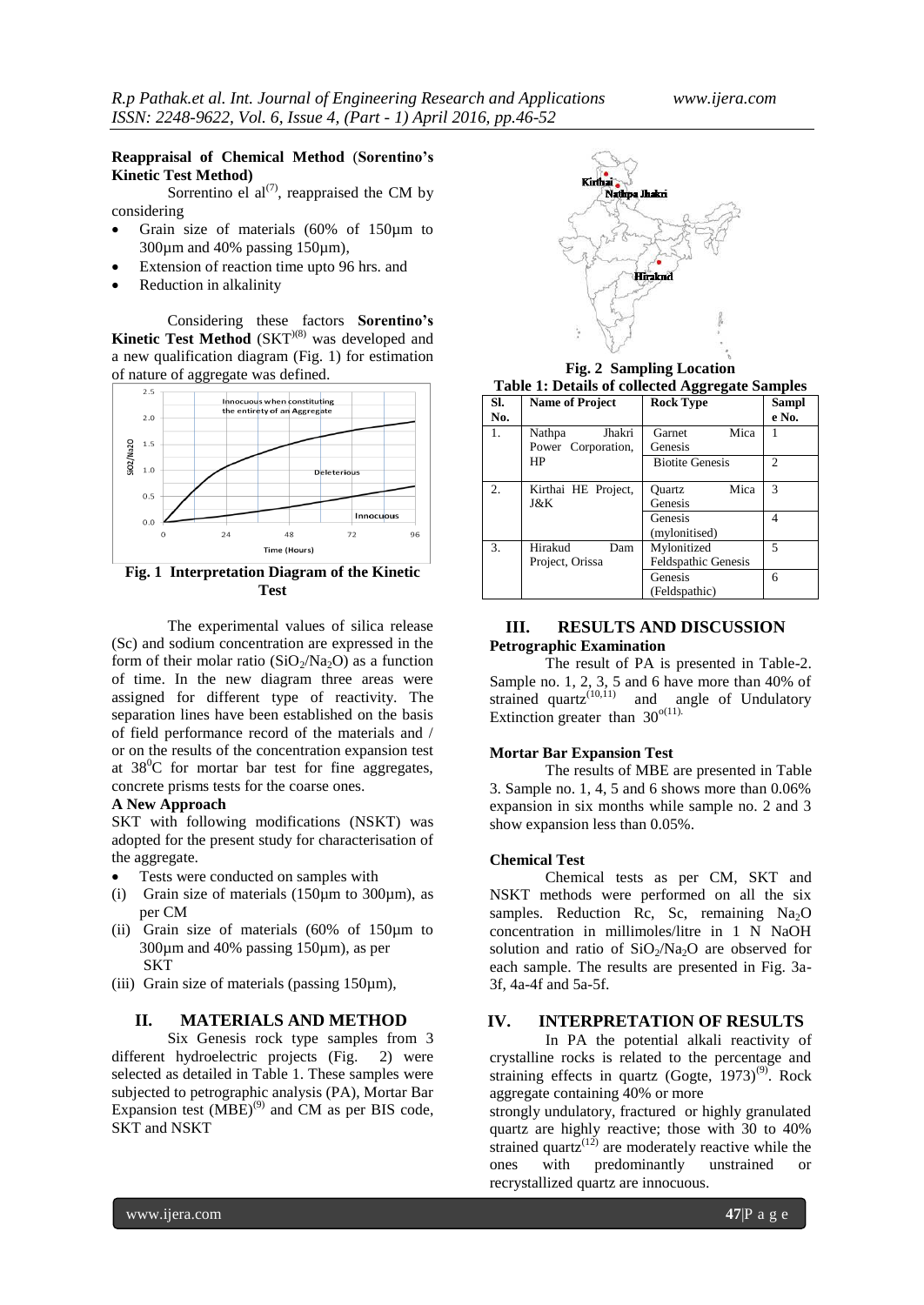The aggregates showing mortar bar expansion above 0.05% in six months are classified as reactive, while those showing lesser expansion in same period as innocuous (Gogte 1973).

Behaviour of the six aggregate samples as observed through PA, MBE, CM, SKT and NSKT test approaches is summarised in Table 4 .

It is noticed that both Rc and Sc values are increasing with increase in reaction time. The overall reactivity of different matrices is found to be in the following order

Sample with grain size matrix

**(100% <150 µ) > (60:40 Mixture of 300 - 150µ**   $\&$  <150 µ ) > (100 % 300 - 150 µ)

### **V. CONCLUSIONS**

Following conclusions can be drawn from above test results.

- 1. The grain size play an important role in the reaction. The fraction less than  $\langle 150 \mu \rangle$  has shown greater reactivity than other two fractions. The amorphous silica is generally lost in the fraction size  $300 - 150$   $\mu$ , hence showed lowest reactivity. The choice of fraction containing a mixture of fraction 300 - 150 µ (60%) and fraction < 150µ ( 40% ) is better to have a representative sample.
- 2. The reaction time has also impact on reactivity. As we increase reaction time the values of reduction in alkalinity and silica release has generally increase. The aggregates having good amount of strained quartz have shown higher reaction values at higher temperature.
- 3. Reduction in alkalinity to assess nature of the aggregate where a high value of silica release occurs is found to be ill illustrative where as measuring remaining  $N_{a2}O$  concentration in Sodium hydroxide solution after the reaction seems to be much more meaningful in justifying the silica release.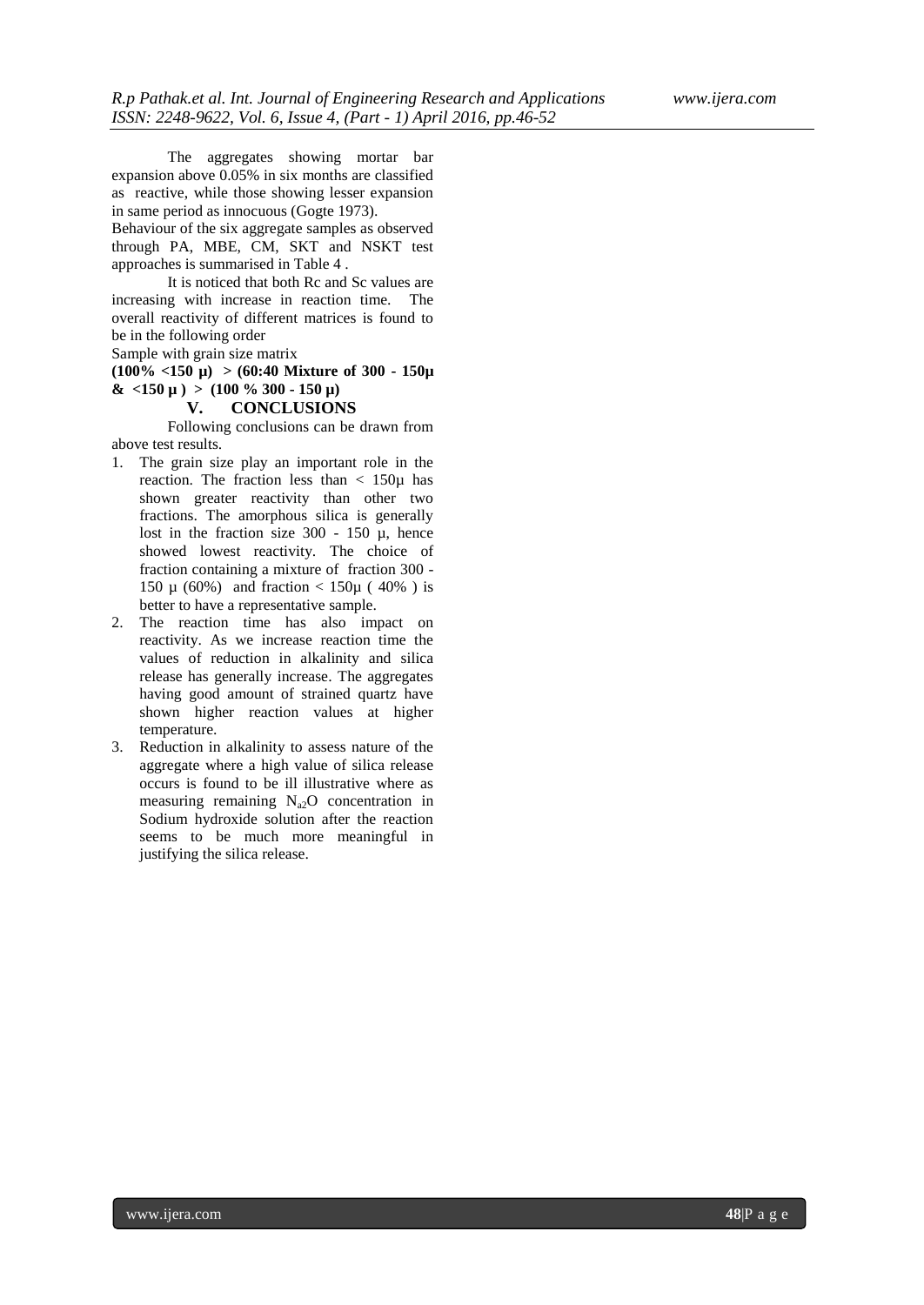|                         | <b>Table 2: Result of Petrographic Examination</b> |           |           |                     |
|-------------------------|----------------------------------------------------|-----------|-----------|---------------------|
| Sample                  | <b>Mineral Name</b>                                | Quantit   | Strained  | Angle of Undulatory |
| No                      |                                                    | y %       | Quartz %  | Extinction          |
| $\mathbf{1}$            | Quartz                                             | 30-40     | 85-90     | $26 - 32^{\circ}$   |
|                         | Feldspar                                           | $45 - 50$ |           |                     |
|                         | <b>Biotite</b>                                     | $5 - 7$   |           |                     |
|                         | Muscovite                                          | $7-9$     |           |                     |
|                         | Garnet                                             | $1 - 2$   |           |                     |
| $\overline{2}$          | Quartz                                             | $40 - 45$ | 70-75     | $26 - 28^{\circ}$   |
|                         | Feldspar                                           | 38-40     |           |                     |
|                         | <b>Biotite</b>                                     | $10-12$   |           |                     |
|                         | Muscovite                                          | $4-6$     |           |                     |
| 3                       | Quartz                                             | 60-66     | $40 - 42$ | $26 - 28^{\circ}$   |
|                         | Feldspar                                           | $18 - 20$ |           |                     |
|                         | Muscovite                                          | $8 - 10$  |           |                     |
|                         | <b>Biotite</b>                                     | $8 - 10$  |           |                     |
| $\overline{\mathbf{4}}$ | Quartz                                             | 52-58     | $8-10$    | $44 - 46^{\circ}$   |
|                         | Feldspar                                           | 28-30     |           |                     |
|                         | Muscovite                                          | 4-6       |           |                     |
|                         | <b>Biotite</b>                                     | $8 - 10$  |           |                     |
| 5                       | Quartz                                             | 28-30     | 90-95     | $38 - 40^{\circ}$   |
|                         | Feldspar                                           | 46-48     |           |                     |
|                         | <b>Biotite</b>                                     | $5 - 7$   |           |                     |
|                         | Pyroxene                                           | $3 - 4$   |           |                     |
|                         | Chlorite                                           | $2 - 3$   |           |                     |
|                         | Sericite                                           | $5 - 7$   |           |                     |
|                         | Sphene                                             | $1 - 2$   |           |                     |
|                         | Calcite                                            | $2 - 3$   |           |                     |
|                         | Epidote                                            | $1 - 2$   |           |                     |
| 6                       | Quartz                                             | $30 - 35$ | $90 - 95$ | $38 - 45^{\circ}$   |
|                         | Feldspar                                           | $46 - 48$ |           |                     |
|                         | <b>Biotite</b>                                     | $8 - 12$  |           |                     |
|                         | Chlorite                                           | $2 - 3$   |           |                     |
|                         | Magnetite                                          | $1 - 2$   |           |                     |
|                         | Sphene                                             | $1 - 2$   |           |                     |
|                         | Calcite                                            | $1 - 2$   |           |                     |

# **Table 3: Results of Mortar Bar Expansion Test**

| Sl.no. | Sample No | Expansion in % in 6 months |
|--------|-----------|----------------------------|
|        |           | 0.08                       |
|        | ◠         | 0.04                       |
|        | з         | 0.04                       |
|        |           | 0.06                       |
| ⌒      |           | 0.08                       |
|        |           | 0.10                       |

# **Table 4: Characterisation of Aggregate using Different Tests**

| PA<br>Sample   |  |   |                                    | $\mathcal{C}$<br><b>MBE</b> | <b>SKT</b>     |        |   |   | <b>NSKT</b>         |              |   |                            |             |   |                |                               |                |   |       |             |
|----------------|--|---|------------------------------------|-----------------------------|----------------|--------|---|---|---------------------|--------------|---|----------------------------|-------------|---|----------------|-------------------------------|----------------|---|-------|-------------|
| No.            |  |   |                                    | M                           | Time (Hrs)     |        |   |   | <b>Grain Matrix</b> |              |   |                            |             |   |                |                               |                |   |       |             |
|                |  |   |                                    |                             |                |        |   |   | $< 150 \mu(1)$      |              |   | $150 \mu - 300 \mu$<br>(2) |             |   |                | 40% of (1) &<br>$60\%$ of (2) |                |   |       |             |
|                |  |   |                                    |                             | 2              | 9<br>4 |   |   |                     | Time (Hrs.)  |   |                            | Time (Hrs.) |   |                |                               | Time (Hrs.)    |   |       |             |
|                |  |   |                                    |                             | $\overline{4}$ | 8      | 2 | 6 | 2                   | 4            |   | 9                          | 2           | 4 | 7              | 9                             | $\mathfrak{D}$ |   |       | 9           |
|                |  |   |                                    |                             |                |        |   |   | 4                   | 8            | 2 | 6                          | 4           | 8 | $\overline{2}$ | 6                             | $\overline{4}$ | 8 | 2     | 6           |
|                |  | D | D                                  | I                           | L              |        | I | D | I                   | D            | D | D                          |             | D | D              | D                             |                |   |       | D           |
|                |  |   |                                    |                             |                |        | D |   |                     |              |   |                            |             |   |                |                               |                |   | D     |             |
| 2              |  | D | I                                  | I                           | I              | T      | I | D | I                   | D            | D | D                          | I           | D | D              | D                             |                | I | I     | D           |
| 3              |  | D | I                                  | I                           | Ι.             | I      | I | I | I                   | $\mathbf{I}$ |   | I                          | I           | I | I              | I                             |                | I | I     | I           |
| $\overline{4}$ |  | I | D                                  | I                           | $\mathbf{I}$   | I      |   |   | I                   | I            | D | D                          | I           | L | D              | D                             |                | I | I     | I           |
| 5              |  | D | D                                  | I                           | I              | I      | I | D | I                   | D            | D | D                          | I           | D | D              | D                             |                | I | I     | D           |
|                |  |   |                                    |                             |                |        | D |   |                     |              |   |                            |             |   |                |                               |                |   | D     |             |
| 6              |  | D | D                                  | I                           | <b>I</b>       | I      | I | D | I                   | D            | D | D                          | I           | D | D              | D                             | I              | I | I     | D           |
|                |  |   |                                    |                             |                |        | D |   |                     |              |   |                            |             |   |                |                               |                |   | D     |             |
| I: Innocuous,  |  |   | ID: On border line of Innocuous to |                             |                |        |   |   |                     |              |   |                            |             |   | Deleterious,   |                               |                |   | $D$ : | Deleterious |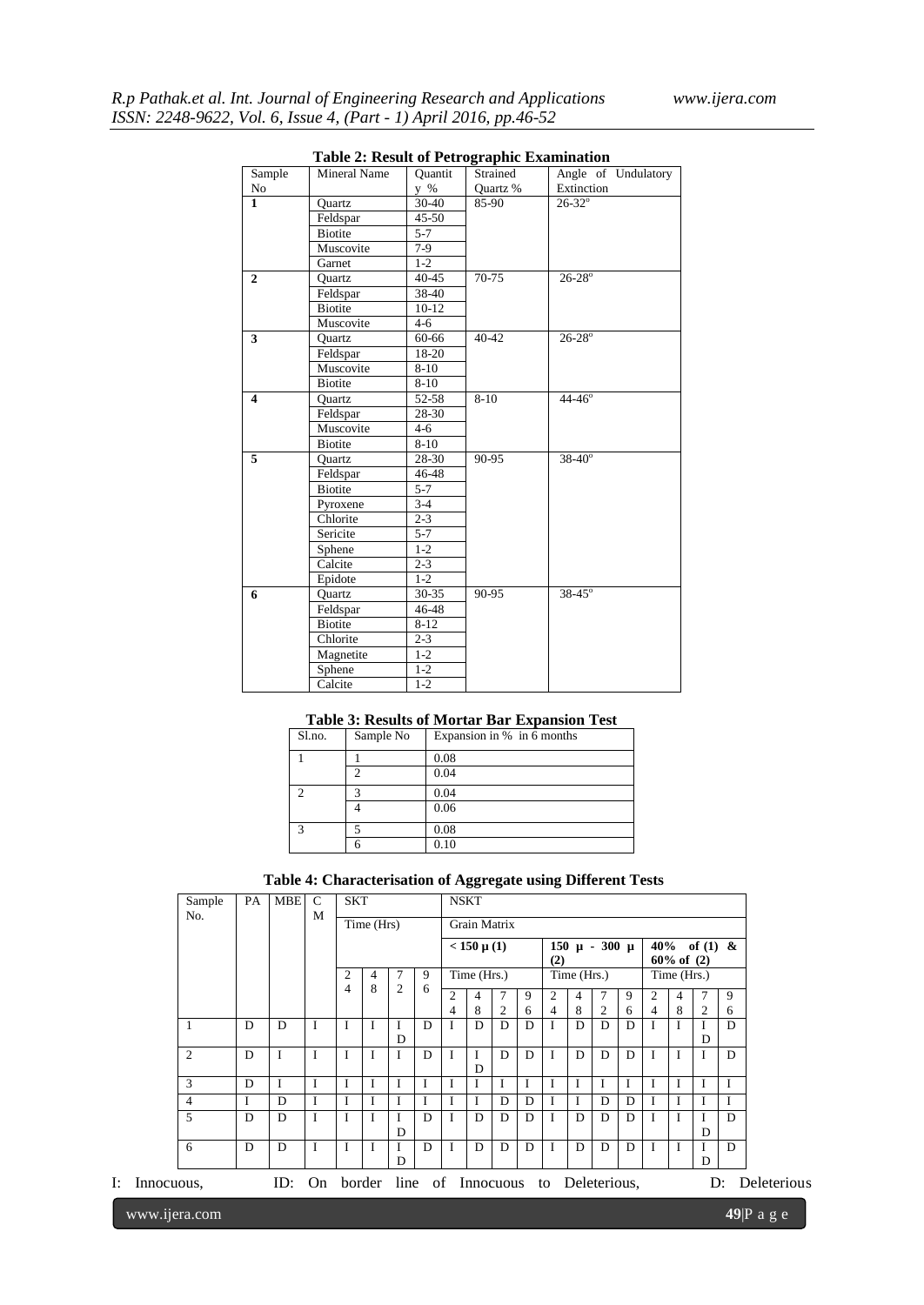



**Fig. 3 Charactrisation of Aggregate based on Rc Test on different grain size matrix**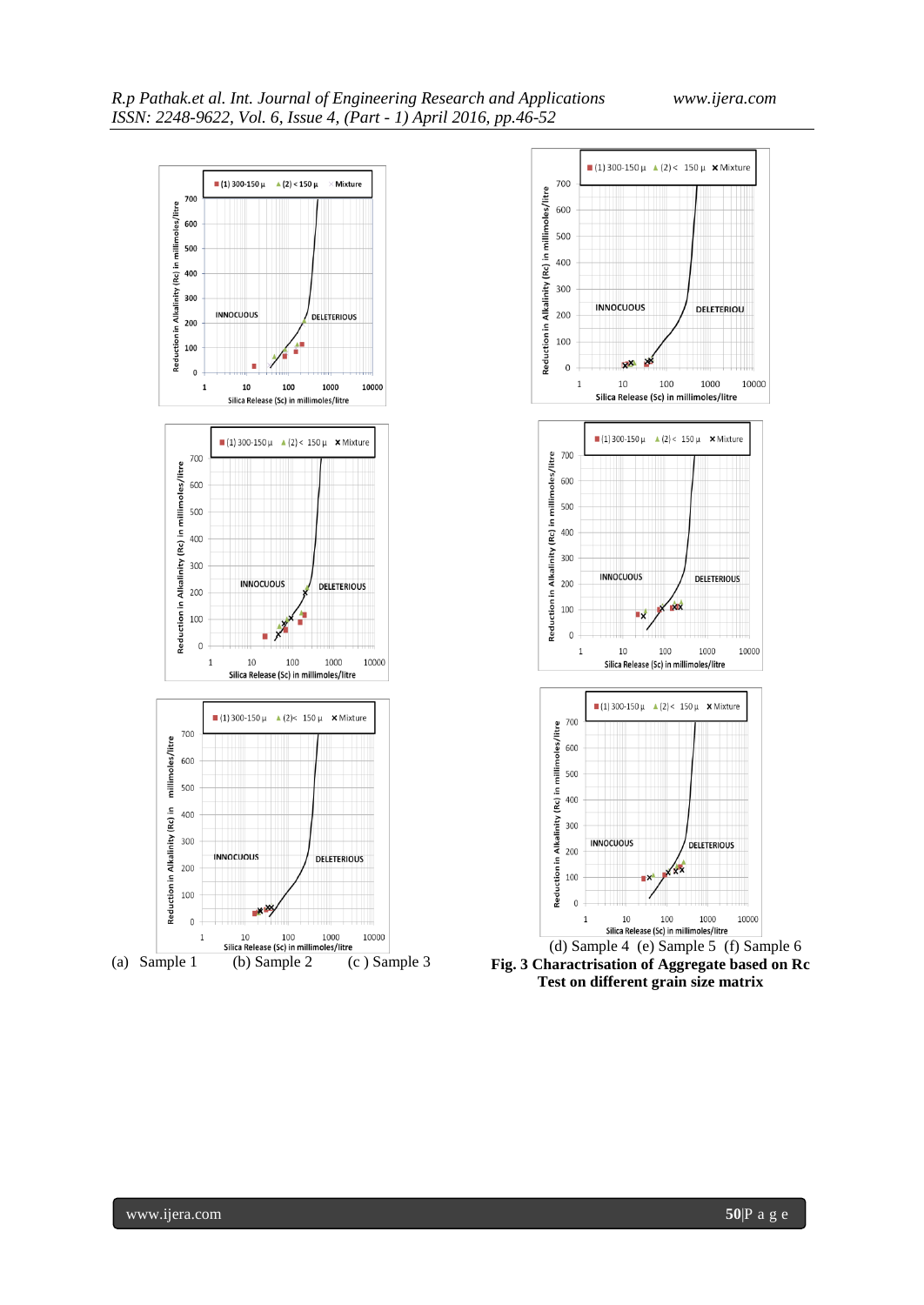





**Fig. 4 Charactrisation of Aggregate based on Rc Test on fraction 150 – 300 µ**